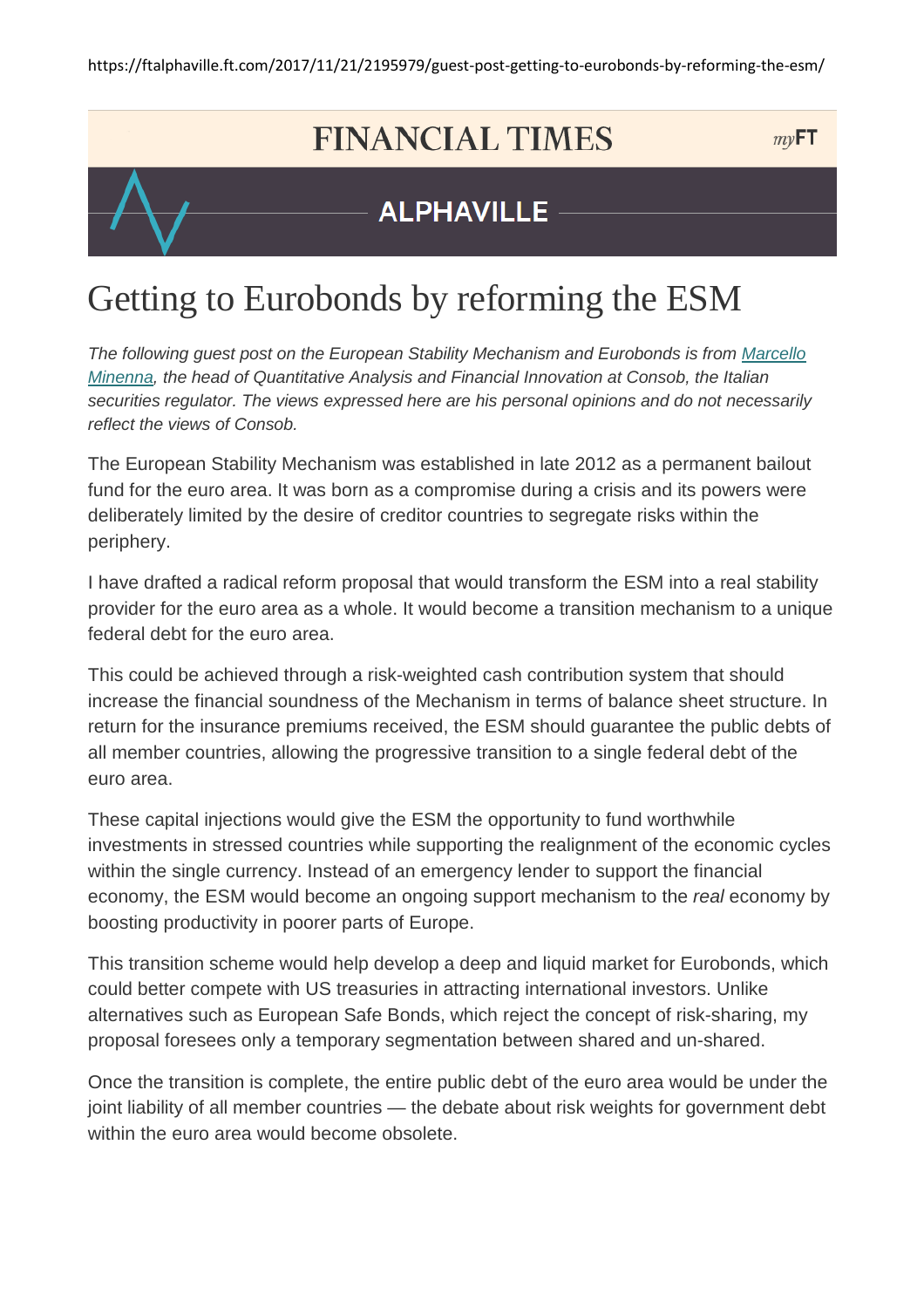If we really want to prevent the single currency from disintegrating under the pressure of nationalist interests, we must adopt a genuinely federalist perspective. The euro area must graduate from a set of States that shares a currency into a common project.

#### **The ESM today is too constrained by its rules:**

- 1. Lending is only available in deeply distressed scenarios
- 2. The first three shareholders (Germany, France and Italy) can veto any decision even under the emergency procedure
- 3. Recipient countries must agree to "structural reforms" to access emergency loans
- 4. The capital structure is flawed

The ESM has subscribed capital of  $\epsilon$ 704bn but only 11.4 per cent of that has been paid-in; the remainder is callable shares. Thus, the Mechanism runs a large gap between subscribed capital and paid-in capital. Should the Board of Governors call in authorized unpaid capital (€625bn), ESM members would have to quickly meet the call with additional contributions.

This contingent-equity scheme exposes the Mechanism to the insolvency risk of individual countries at the moment of greatest need. If Italy needed funds, Spain might find itself unable to raise its committed capital quickly enough, which could cause the crisis to spread. This explains why the maximum amount of financial support that the ESM is allowed to grant is €500bn —  $€200$ bn *lower* than the subscribed capital.

In addition to its callable capital, the ESM can raise funds by issuing investment-grade bonds and other liabilities. According to the latest **Annual Report**, the Mechanism has issued debt securities for a total of €85.6bn, an amount comparable to the paid-in capital.

With this moderate leverage, the ESM was able to provide financial assistance to Greece and Cyprus, conditioned upon the implementation of strict domestic reforms. The Mechanism was also involved in the indirect recapitalization of Spanish banks in 2012.

Overall, the ESM disbursed no more than €87bn; but in the event of a disruption in a major economy such as Italy or Spain, the Mechanism could face a liquidity squeeze, if not even the veto from its "hawkish" members. Germany, for instance, wants to transform the ESM into the fiscal supervisor of the public accounts of national governments. Emergency loans would only be given after debt was restructured and strict conditionality imposed from outside. ESM support for a large country such as Italy in the event of a sovereign debt crisis would be far from obvious.

As long as it is conceived in this logic, the ESM does not really contribute to increasing the resilience of the single currency. Rather, it is only a burden, especially for those countries – such as Italy – which would be called to make significant financial contributions at the time they were committed to fiscal consolidation programs, and which remain exposed to the risk of an ESM's failure to intervene in case of need.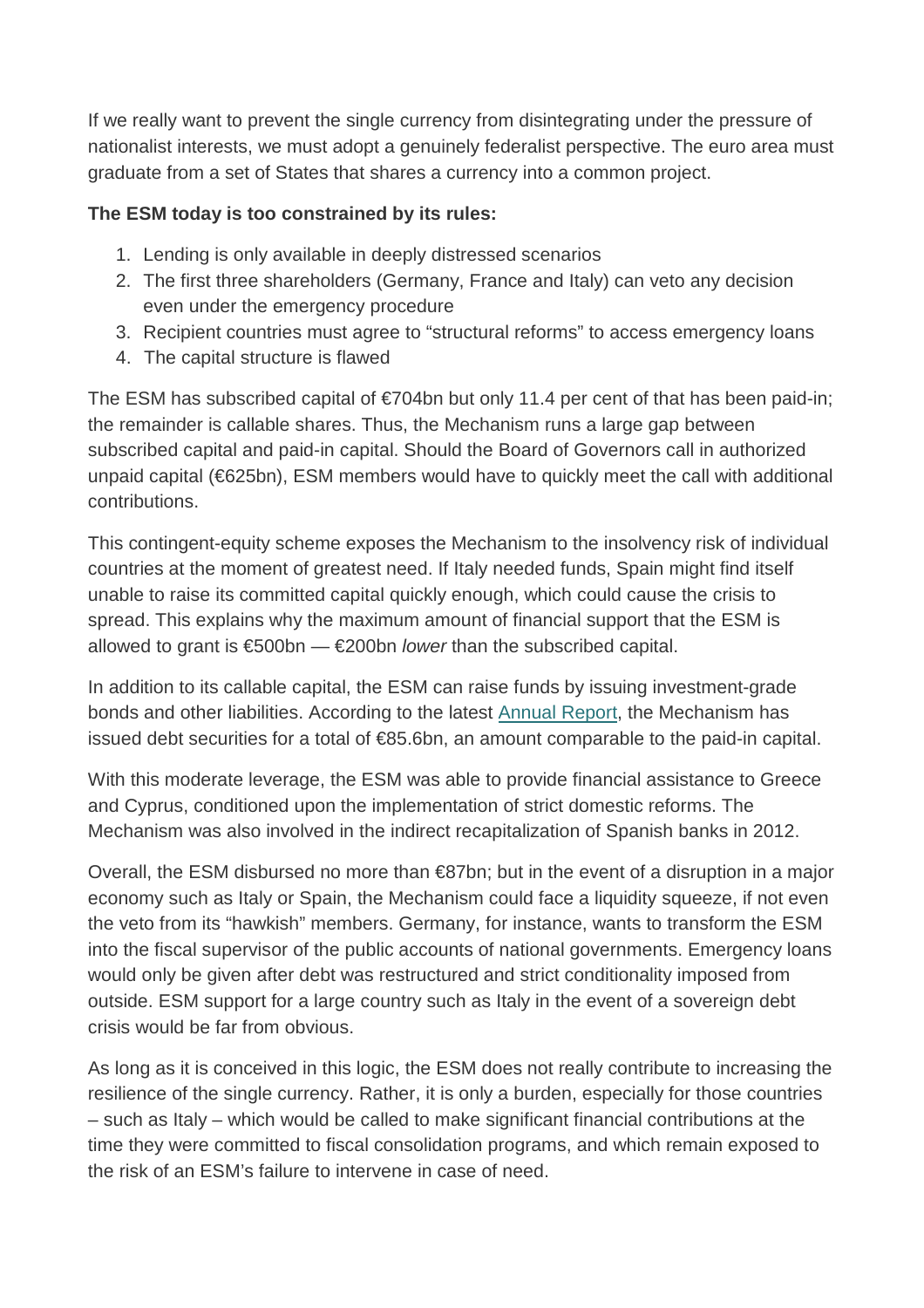Put it differently: in return for its contribution to the ESM's capital (€21.7bn cash), Germany controls the decisions of the Mechanism through to the veto right. Italy also holds a veto right because it has already paid €14.3bn and has a potential liability for another €111bn, but this is basically useless and is no guarantee of help in an extreme scenario.

More generally, the current ESM conformation misinterprets the meaning of "stability". The ESM can only give financial support in the last resort, but has no preventative or countercyclical role. This is because the euro-bureaucracy operates under the misguided belief that the causes of problems are to be found exclusively in the fiscal laxity of "rogue" countries, rather than the incompleteness and architectural distortions of the Monetary Union itself.

#### **The Transition Mechanism: risk-sharing and strongest capital structure**

I propose a risk-sharing agreement whereby riskier countries pay insurance premiums to the ESM in the form of capital injections. In exchange, these countries receive protection against their own sovereign risk from safer countries.

The new set-up should be enacted gradually: maturing debt securities should be re-issued with new risk-sharing clauses that provide for the joint liability of all euro area members. After ten years, all public debts would be fully risk-shared. Italian, French, or German sovereign bonds would cease to exist, having been replaced by unique euro area debt instruments with a single yield curve (and no credit spread), which represents the undiversifiable risk of the euro area as whole.

Insurance premiums would reduce liquidity risk because of how much they would increase paid-in capital. The Stability Mechanism would replace a contingent equity of €625bn with a certain liquidity injection 6-to-8 times lower.

The additional financial burden would be concentrated on risky countries. Those deemed safe by the markets, such as Germany and the Netherlands, would be exempted from any additional contributions — except in a crisis. Today Germany has a contingent liability to the ESM which is worth €168.3bn, but as net protection sellers, they would not have to pay any premiums.

One might argue Germany should receive the premiums directly, but this argument ignores the risk-sharing premises of the reform. Making the ESM the guarantor is logical because of the need of a super partes arbiter to give credibility to the risk-sharing agreement. For the same reason, the ESM's governance should be modified to remove the veto rights retained by Germany, France, and Italy.

The table below shows the expected impact of the proposed reform on the interest expenditure for selected Eurozone countries (net of the cost of the guarantee on debt):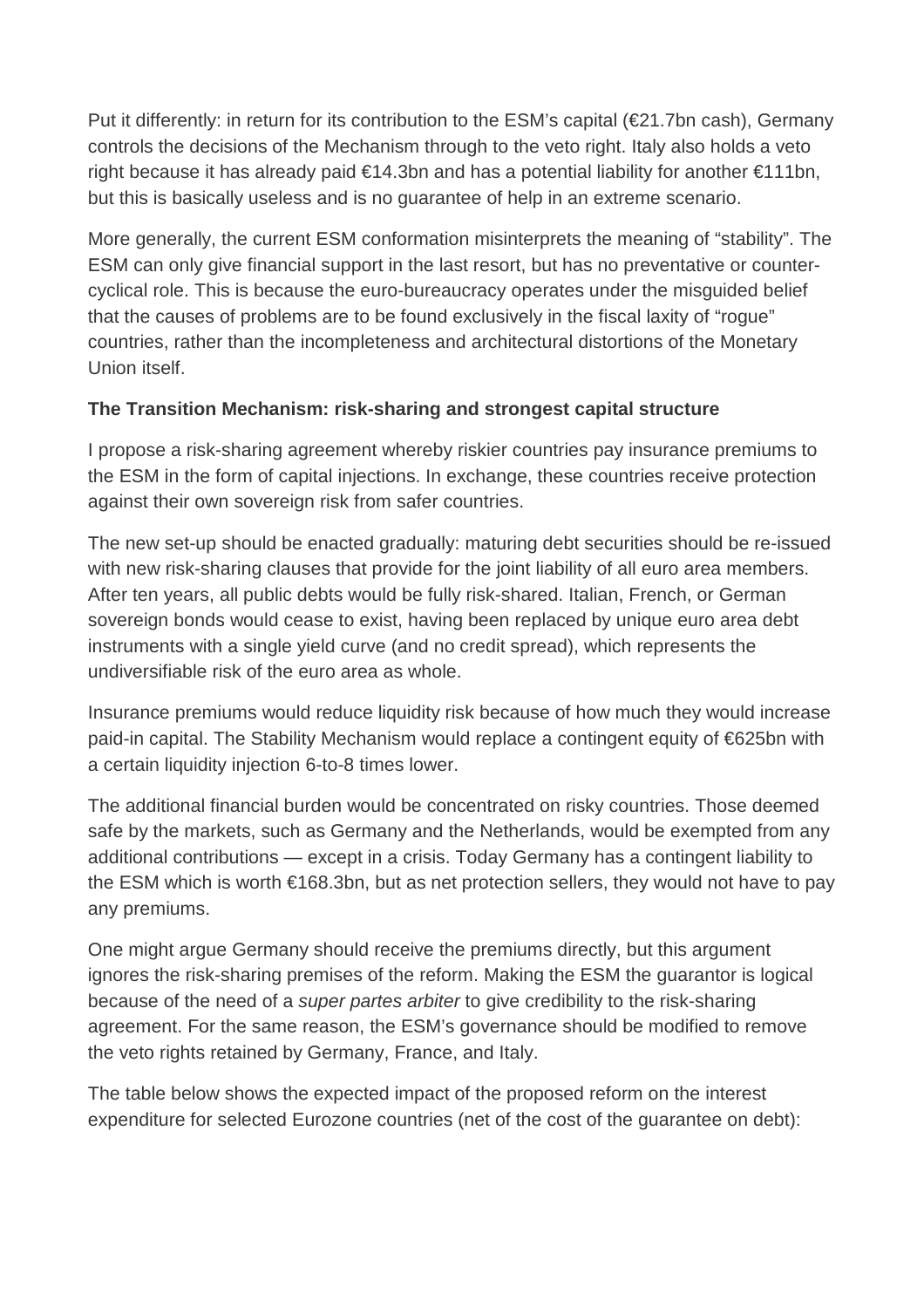| Country     | vear 1       | vear 2 | vear <sub>3</sub> | year 4 | year 5        | year 6  | year 7  | year 8  | year 9  | year 10 | Total    |
|-------------|--------------|--------|-------------------|--------|---------------|---------|---------|---------|---------|---------|----------|
| Gemany      | 1.5          | 32     | 4.2               | 5      | 5.7           | 6.3     | 6.9     | 7.4     | 7.9     | S.3     | 56.8     |
| France      | ı            | L7     | 2.1               | 23     | 2.3           | 2.1     | 1.9     | 1.5     |         | 0.4     | 16.3     |
| Italy       | 0.5          | $-0.1$ | $-1.6$            | $-4$   | $-7.2$        | $-10.8$ | $-14.7$ | $-18.8$ | $-23.1$ | $-27.7$ | $-107.4$ |
| Spain       | $-0.4$       | $-1.1$ | $-2.1$            | $-3.5$ | $\cdot$ 5     | $-6.7$  | $-8.5$  | $-10.4$ | $-12.4$ | $-14.5$ | $-64.4$  |
| Netherlands | $\mathbb{O}$ | $-0.2$ | $-0.5$            | $-1$   | $-1.5$        | $-21$   | $-27$   | $-3.3$  | $-4$    | 4.7     | $-20$    |
| Belgium     | 0.2          | 0.3    | 0,3               | 0.4    | 0.3           | 0.3     | 0,3     | 0.2     | 0.2     | 0.1     | 27       |
| Austria     | 0.3          | 0.5    | 0.7               | 0.8    | $\mathbbm{1}$ | 1.1     | 1.2     | 1.3     | 1.3     | 1.4     | 9.6      |
| Portugal    | 0.2          | 0.3    | 0.3               | 0.2    | 0.1           | $\circ$ | $-0.1$  | $-0.3$  | $-0.4$  | $-0.6$  | $-0.2$   |
| Finland     | 0.1          | 0.2    | 0.3               | 0.4    | 0.4           | 0.5     | 0.5     | 0.5     | 0.5     | 0.5     | 3.9      |
| Ireland     | 0.1          | 0.1    | 0.1               | 0.1    | $\bf 0$       | $-0.1$  | $-0.1$  | $-0.2$  | $-0.2$  | $-0.3$  | $-0.5$   |

Germany would have the largest increase in its interest burden (about €5.7bn per year), followed by France (€1.6bn per year). Conversely, Italy and Spain would have the most interest savings ( $\epsilon$ 10.7 and  $\epsilon$ 6.5bn per year respectively). Risk-sharing implies redistribution from the centre to the periphery of the euro area. It's exactly the opposite of the risk-segregation that allowed Germany to save up to €240bn on interest expenditure from 2007 to 2016.

Compared to the European Central Bank's Asset Purchase Programme, this has the advantage of being irreversible. At the end of the  $10<sup>th</sup>$  year all debt will be fully risk-shared. Should any individual country default selectively on the debt that has been guaranteed by its neighbours, it would of course be left alone with its angry creditors.

This should be enough to rule out moral hazard and give markets a clear message that euro area countries are genuinely committed to the integration project. That in turn would fuel a self-fulfilling convergence dynamic across sovereign yields.

If an investor believes sovereign spreads will disappear, he will buy a relatively cheap Italian BTP and sell a relatively expensive German Bund, cashing in on the difference. These convergence trades would reduce the insurance premiums that countries such as Italy would need to pay, with consequent savings in terms of public expenditure.

At first, the cost of the guarantee would increase as the share of public debt with risk sharing clauses goes up. Eventually, however, this trend should reverse as sovereign yields converge.

Figure 1 illustrates the expected effects of the proposal in the case of Italy, displaying the cost of the guarantee, the savings on interest expenditure with regard to the "no-change" scenario, and the combined effect of the two components: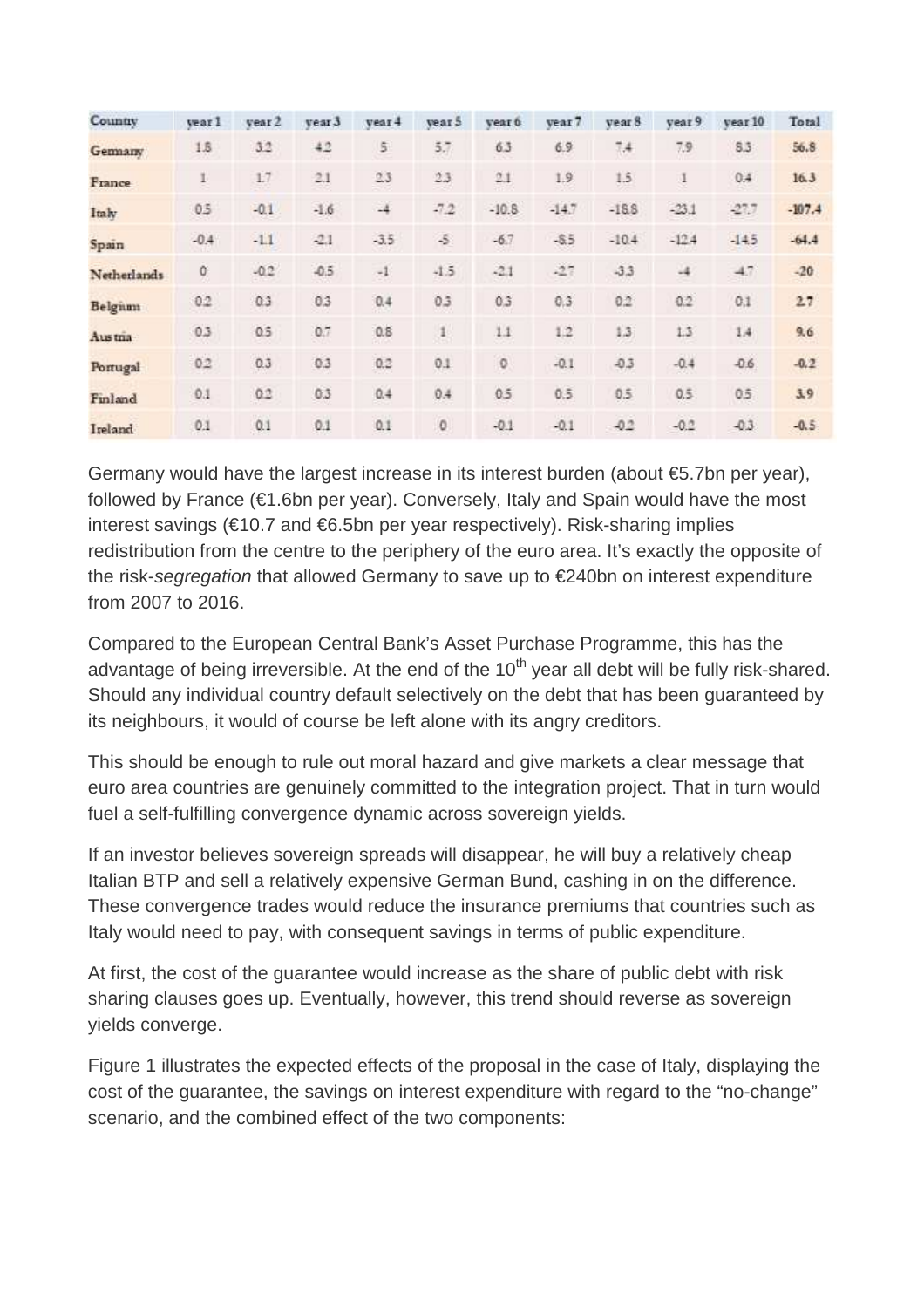

#### **Costs and benefits of the ESM reform: the Italian case (€ bn)**

For Italy, the total cost of the guarantee would be €56bn to be spread over a 10-year horizon, but – as shown in the Figure – starting from the third year this cost would be more than offset by the savings in interest expenditure.

Core countries would also benefit from risk-sharing because the euro area as a whole would become more stable. The cost of the ESM guarantee would encourage fiscal responsibility: if additional borrowing is dangerous, it will lead to higher credit spreads and larger premiums to be paid in to the Mechanism.

Core countries would also be protected by prohibitions against redenomination of debt into other currencies. Such a ban would be unduly punitive in today's world, where risks are segregated along national borders within the euro area. But eliminating the ability to redenominate debt would be reasonable with genuine risk-sharing: if I'm interested in Germany sharing my risks, I have to deserve its confidence and give up the option of exiting from the euro to deflate my debt.

#### **Using ESM leverage to boost investments and growth**

Differences in the cost of money have created profound competitive gaps that have favoured some countries at the expense of others. In the past ten years, low interest rates have boosted output within core countries while the periphery was hit by funding difficulties and stringent European budgetary constraints.

The new ESM could help fix this. Today, the Mechanism has leverage of around 1 if we compare paid-in capital with bonds issued to provide emergency financing in Cyprus,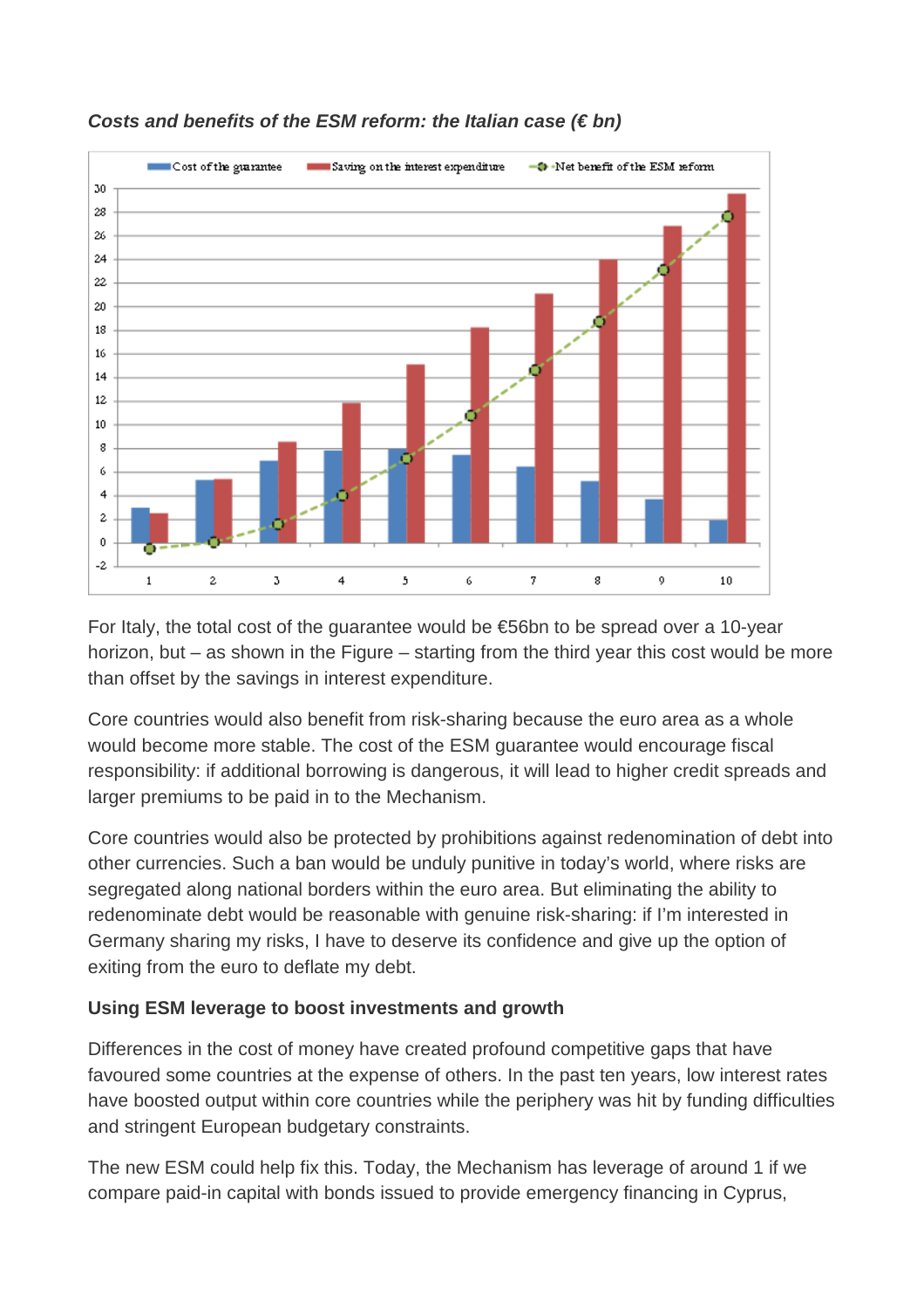Greece, etc. My idea is to take advantage of the increase in paid-in capital (from the insurance premiums) to support the real economy of peripheral countries.

Net contributors to the ESM's capital, such as Italy, Portugal, and Spain, would benefit from additional investments that boost productive capacity. That in turn should help reduce their public debt/GDP ratios. Meanwhile, the ESM's balance sheet would have access to income-generating assets, for example through project financing solutions.

To ensure support from core countries, project selection and monitoring should be centralised in a European Investment Committee, either creating a spin-off from the EIB or drawing on existing institutions such as the European Fiscal Board.

This must be clear: governments of beneficiary countries will not be entitled to select projects and verify their progress; rather suitable EU supra-national institutions will be competent for this. As with the risk-sharing on public debts, even the investments funded by ESM will be European targets.

Figure 2 shows how Italy, which would be the largest contributor to the Stability Mechanism under the reformed risk-weighted contribution scheme, would nevertheless benefit from increased public investments:



#### **Payout from ESM financing of public investments: the Italian case (€ bn)**

Over ten years, Italy would pay an estimated €56bn to the ESM in the form of insurance premiums. The associated public investments would increase Italy's GDP by a cumulative €150bn.